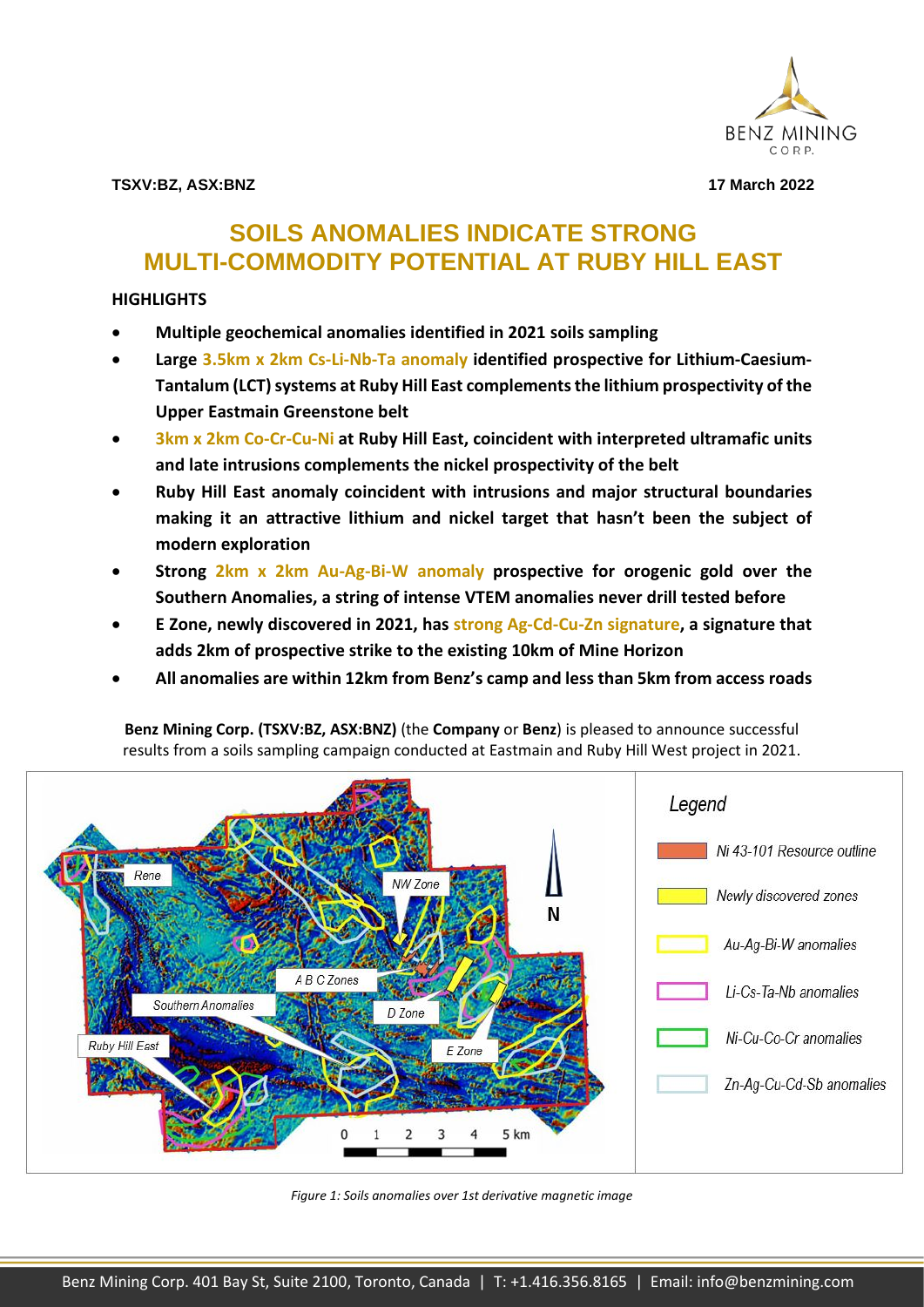

### **CEO, Xavier Braud, commented:**

*"We have an immense appetite for exploration and discovery. We pushed the boundaries of soils sampling further. The result is another exploration reward with multiple strong geochemical anomalies highlighting potential, not only for gold but also for lithium, nickel, copper and other base metals mineralisation. All those metals are present in Archean greenstone belts. Some of our own newly defined anomalies lie near intrusions visible in the magnetics. We also have strong anomalism over the Southern Anomalies. The Southern Anomalies are a string of very strong VTEM conductors to the south of Eastmain which coincide with a zone of magnetite destruction similar to Eastmain and now demonstrate coincident geochemistry.* 



# **Lithium Anomalies**

*Figure 2: Li-Cs-Ta-Nb percentile grid*

The Cs-Nb-Li- Ta assemblage traces the potential presence of lithium baring pegmatites and associated felsic intrusions. Typically, this suite of elements indicates the potential presence of lithium bearing granitic intrusions and pegmatites. At Ruby Hill East, a very strong anomaly underlines the southern boundary of the greenstone belt in an area where late intrusions can be observed in the magnetics intruding metavolcanics and adjacent gneissic terrains. Greenstone belt boundaries are a very favourable location for lithium mineralisation as, traditionally, lithium pegmatites develop from late differentiated fluids associated with granitic intrusions which find their way through the older and more brittle rocks forming the greenstone part of the belt. This structural environment is where most lithium pegmatite deposits are found.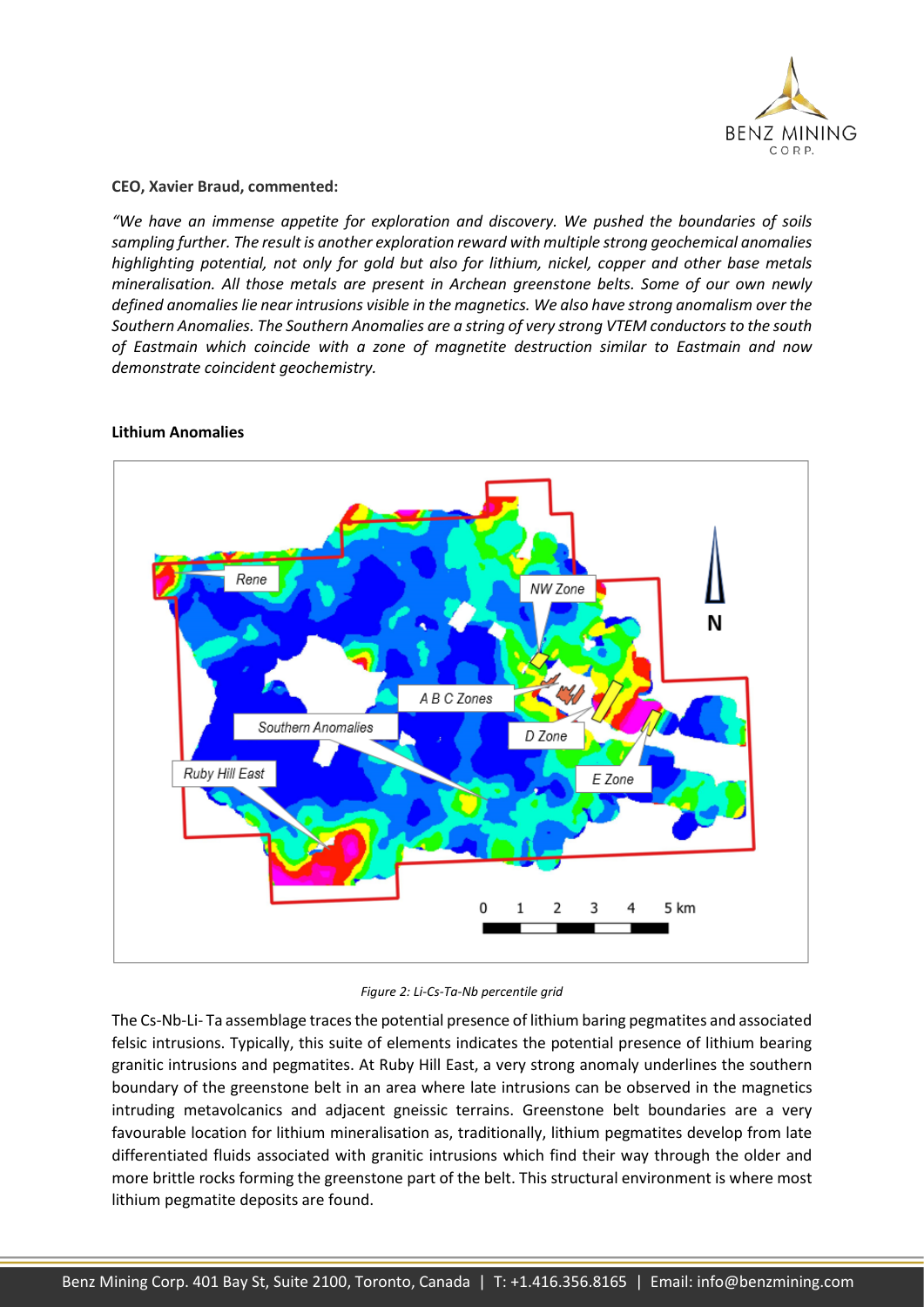

### **Nickel Anomalies**



*Figure 3: Ni-C0-Cr-Cu percentile grid*

The combination of Ni-Co-Cr-Cu highlights the presence of ultramafic intrusions and flows, prospective for magmatic nickel sulphides and potentially associated PGE mineralisation. Benz 2021 soils samples show strong Co-Cr-Ni-Cu anomalism to the south of the Ruby Hill West project. The magnetics indicate the presence of multiple late intrusions covering an area of approximately 3km x 2km.

Coincidentally, this area is at the boundary between Archean greenstones and an interpreted gneissic terrain with younger intrusions, possibly granitic, a major fault zone and potential fluid path for mineralisation. There are also anomalous areas in the E Zone and southeast of this, possibly indicating the presence of mafic and ultramafic intrusions in the area. The Mine Horizon is defined as a sheared and altered ultramafic.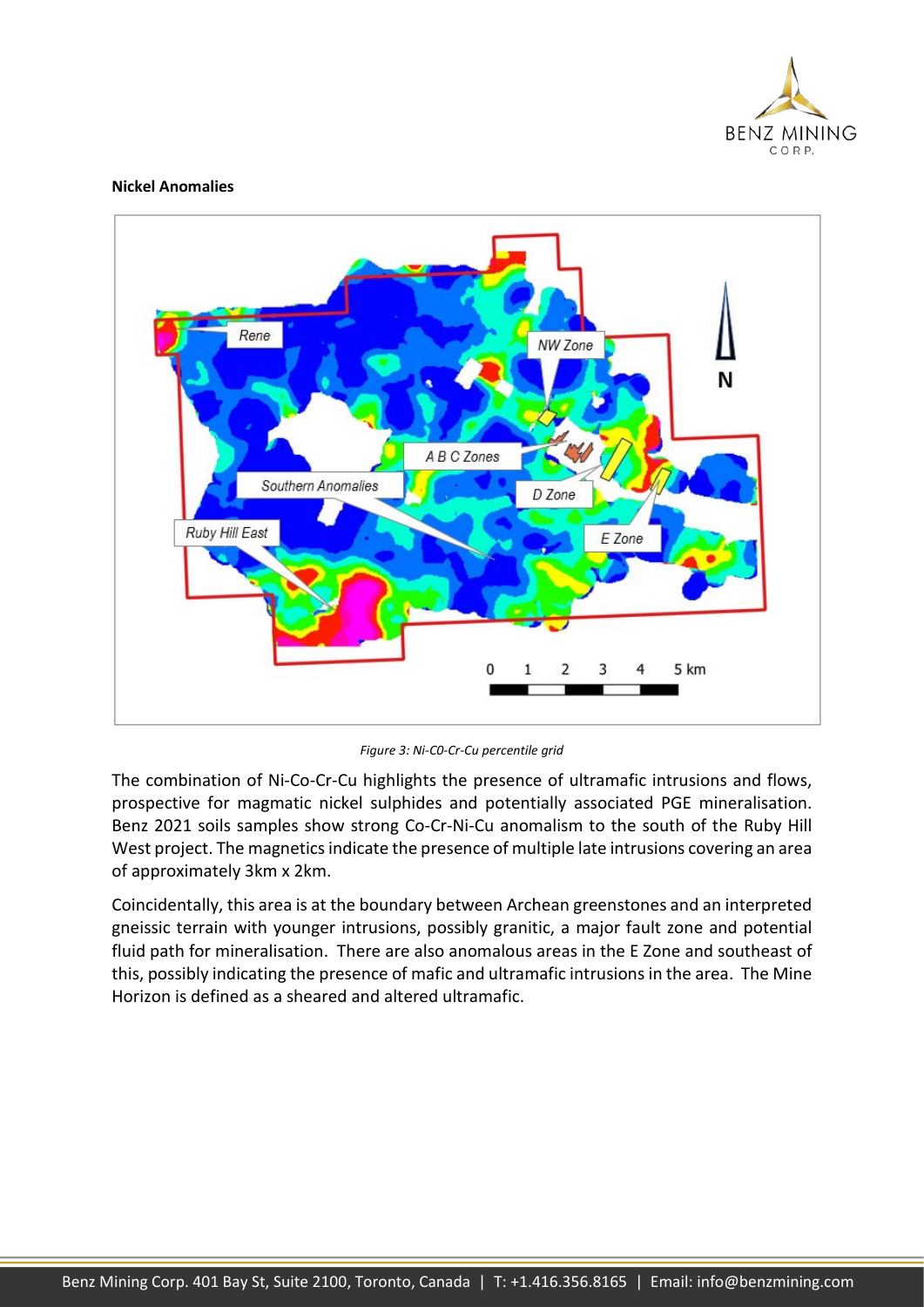

### **Gold Anomalies**



*Figure 4: Au-Ag-Bi-W percentiles grid*

The combination of Au-Ag-Bi-W is a signature for orogenic / intrusion hosted gold deposits. The extension of soils samples coverage highlighted strong gold potential along strike from the high grade Mine Horizon with several new areas highlighted by strong anomalism extending mineralisation potential. Previous exploration had identified gold occurrences over 10 km of strike. Soils samples results from this campaign add 2km of prospective strike with strong gold anomalism to the northwest and the southeast of the Eastmain Project extending the prospective strike to 12km.

There is also strong anomalism in the Southern Anomalies and in the extreme western part of the property near the Rene occurrence.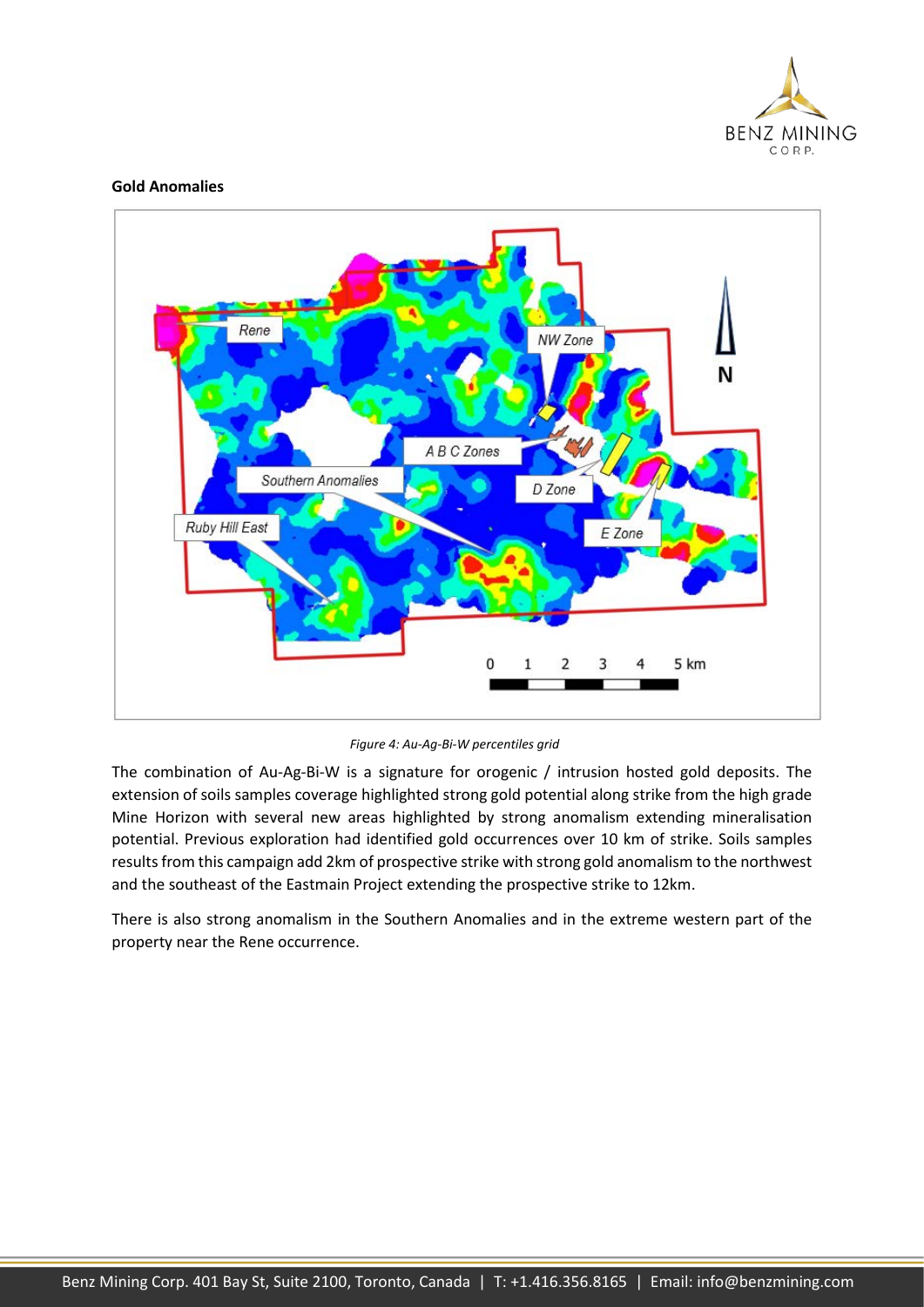

### **Base Metals Anomalies**



*Figure 5: Zn-Ag-Cd-Sb percentile grid*

The combination of A, Cd, Zn, Cu and Sb gives an assemblage typical of VMS settings. There is a strong anomalism over the extent of the Mine Horizon in the Eastmain Mine property coinciding with the Mine Horizon. The Mine Horizon has Ag, Cu and Zn locally and has been previously interpreted as a deformed Au rich VMS. There are additional anomalies in the Southern Anomaly area, the Southern part of the Ruby Hill East property and in the extreme west of the same property.

### **Soils Sampling Campaign**

Benz's 2021 campaign was designed to extend sample coverage into new areas where there was limited or no coverage of soils done by previous exploration.

This strategy is in line with Benz's perception of the Upper Eastmain greenstone belt potential and its very low level of exploration to date.

Newly collected samples extended areas of strong anomalism and uncovered new zones of interest, generally coincident with geophysical anomalies, enhancing the prospectivity of the whole greenstone belt currently owned by Benz Mining.

The trends observed are as follows:

1. The Mine Horizon is characterized by strong Au anomalism and combined Au+Ag+Bi+W anomalism defining the trend. It is also defined by strong combined Au, Cu, Cd, Zn and Sb anomalies. These anomalies can be found over the length of the interpreted Mine Horizon in the Eastmain Mine property.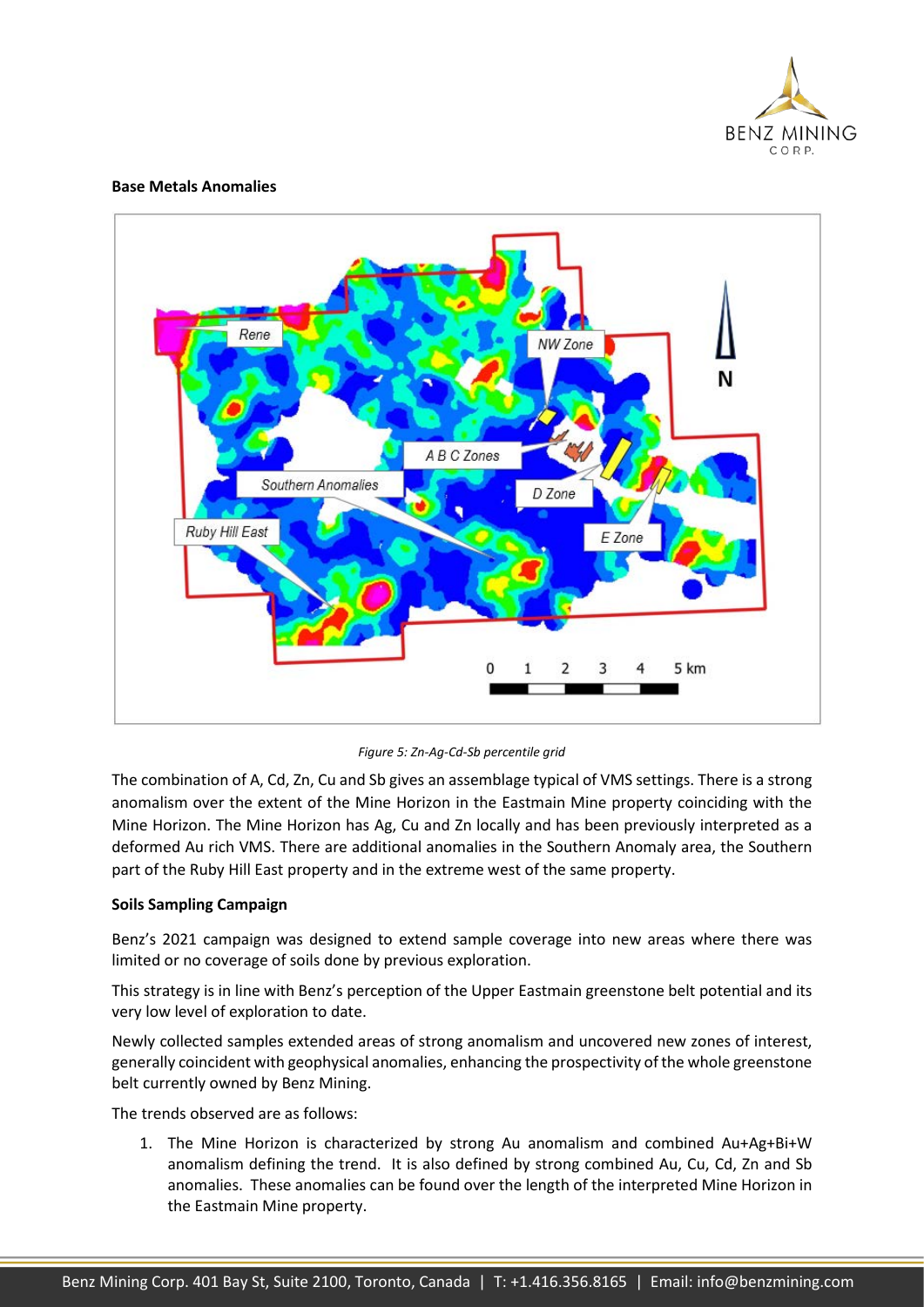

2. In the southwest of the Ruby Hill East Block, there is an area of strong combined Cu+Cr+Ni+Co partly coincident with interpreted ultramafic intrusions.

In this same area, a LCT signature of elements (Li+Cs+Nb+Ta) is present near the contact between gneisses and metasedimentary rocks. These anomalies are also coincident with some of high magnetic features in this area. There are also combined Ni-Cr-Co-Cu in this area as well.

3. E Zone is characterised by several strong anomalies and include Au, combined Au-Ag-Bi-W and Li+Cs+Nb+Ta indicating the presence of felsic intrusions. The Southern Anomalies area is defined by strong Au, combined Au-Ag-Bi-W and Ag-Cd-Cu-Zn-Sb anomalies.

### **Methodology**

The soil samples were taken during July and early August by teams of two-persons. Most of this area is covered with till with local bogs, lakes and rivers. Each sample consisted of <1.5mm particles of the B-Horizon removing as much organic material as possible. Samples were then bagged, dried and sent for analysis. A total of 3,483 samples were taken in 2021. The analytical results were then combined and levelled with historical samples from 1990, 2009, 2010, 2013 and 2014.

Relative abundance scores for each element were calculated and each element was added and a percentile of each score category plotted on the map.

Assemblages of elements, characteristic of certain known styles of mineralisation, were selected. A total percentile score was obtained by adding each individual element percentile rank. These were then used to construct the soil analysis maps that are shown in figures 2 to 5.

Selected assemblages:

- 1. Orogenic/ intrusion hosted gold assemblage: gold, silver, bismuth, tungsten (Au-Ag-Bi-W)
- 2. Ultramafic nickel copper assemblage: cobalt, nickel, chromium, copper (Co-Ni-Cr-Cu)
- 3. Lithium pegmatite (LCT) assemblage: caesium, lithium, niobium, rubidium, tantalum (Cs-Li-Nb-Ta)
- 4. Volcanogenic massive sulphides (VMS) assemblage: silver, cadmium, copper, lead, antimony, zinc (Ag-Cd-Cu-Sb-Zn)

All samples were sent to ALS Global in Val D'Or. The following codes were used: Prep-41 (Dry, Sieve (180Um) soil and AuME-TL43, a multielement package for soil samples.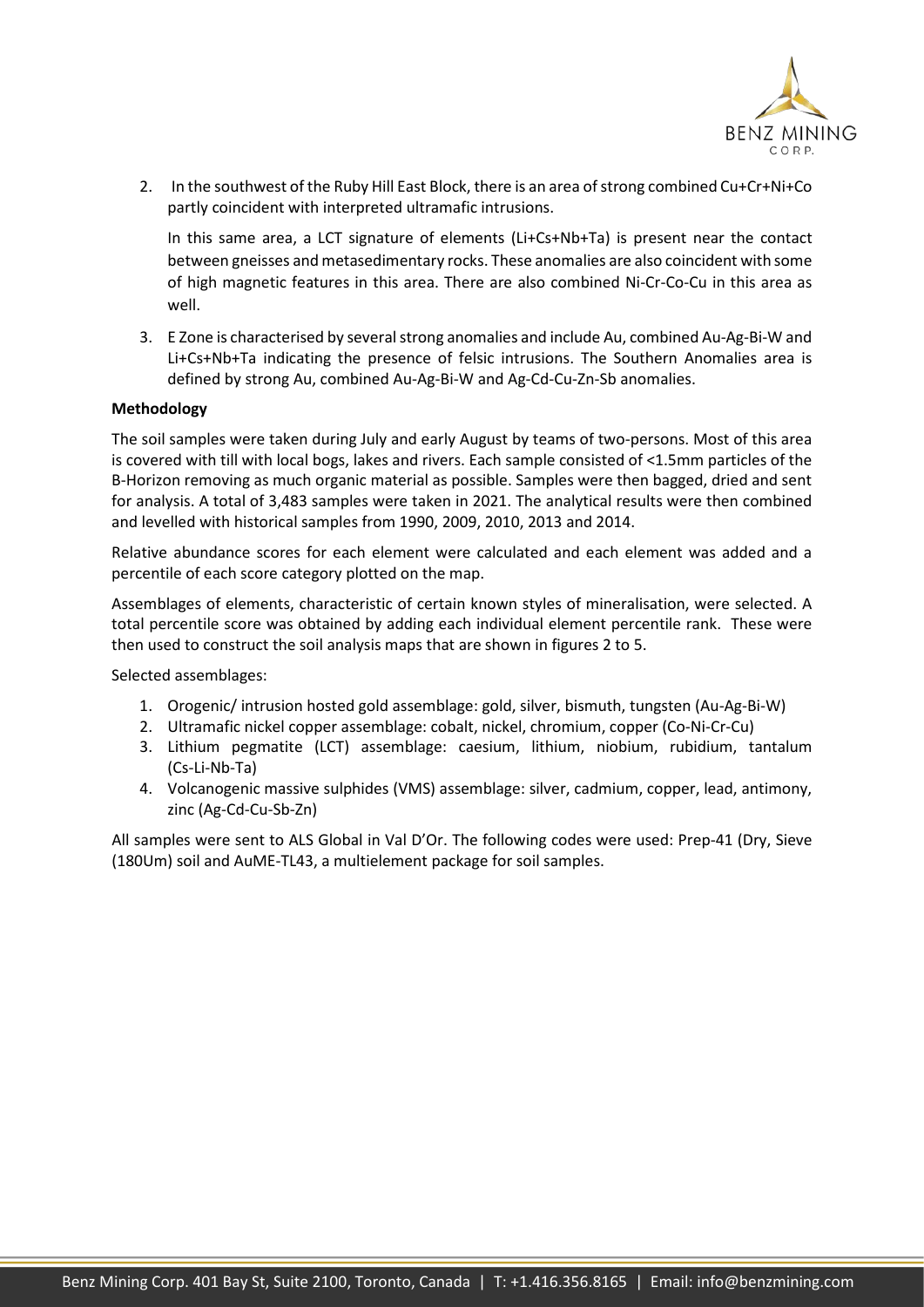

# **Eastmain Gold Project**

The Eastmain Gold Project, situated on the Upper Eastmain Greenstone Belt in Quebec, Canada, currently hosts a NI 43-101 and JORC (2012) compliant resource of 376,000oz at 7.9gpt gold (Indicated: 236,500oz at 8.2gpt gold, Inferred: 139,300oz at 7.5gpt gold). The existing gold mineralisation is associated with 15-20% semi-massive to massive pyrrhotite, pyrite and chalcopyrite in highly deformed and altered rocks making it amenable to detection using electromagnetic techniques. Multiple gold occurrences have been identified by previous explorers over a 12km long zone along strike from the Eastmain Mine with very limited but highly encouraging testing outside the existing resource area.

**This press release was prepared under supervision and approved by Dr. Danielle Giovenazzo, P.Geo, acting as Benz's qualified person under National Instrument 43-101.**



*Figure 6: Benz tenure over Upper Eastmain Greenstone Belt simplified geology.*

# **About Benz Mining Corp.**

Benz Mining Corp. (TSXV:BZ, ASX:BNZ) brings together an experienced team of geoscientists and finance professionals with a focused strategy to unlock the immense mineral potential of the Upper Eastmain Greenstone Belt in Northern Quebec, which is prospective for gold, lithium, nickel, copper and other high-value minerals. Benz is earning a 100% interest in the former producing high grade Eastmain gold mine, Ruby Hill West and Ruby Hill East projects in Quebec and owns 100% of the Windy Mountain project.

At the Eastmain Gold Project, Benz has identified a combination of over 380 modelled in-hole and offhole DHEM conductors over a strike length of 6km which is open in all directions (final interpretation of some of the conductors still pending).

In 2021, Benz confirmed the presence of visible spodumene in a pegmatite at the Ruby Hill West Project, indicating lithium mineralisation which Benz intends to further explore in 2022.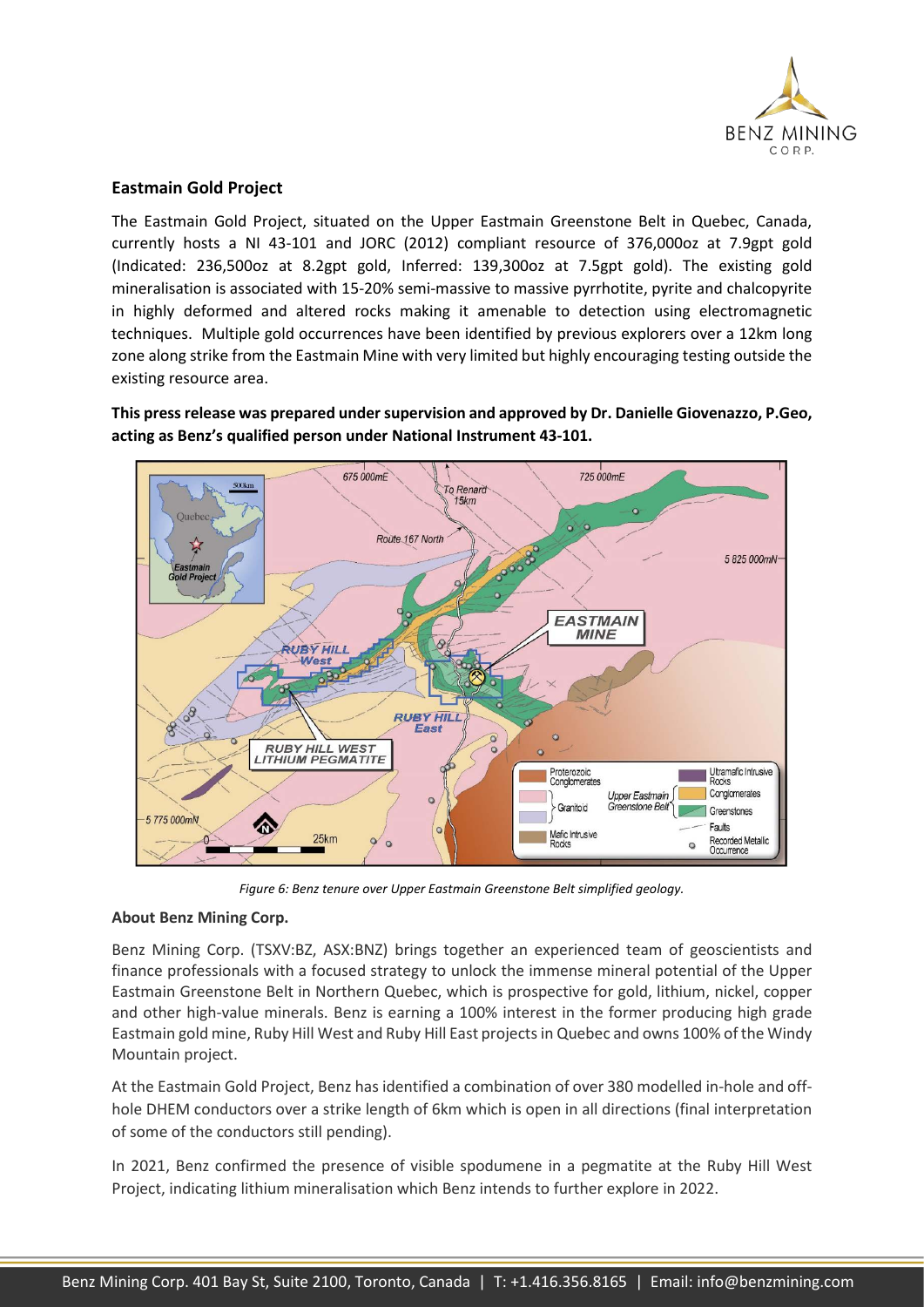

This announcement has been approved for release by the Board of Directors of Benz Mining Corp.

#### **For more information please contact:**

Paul Fowler Head of Corporate Development (Canada) Benz Mining Corp. Telephone: +1 416 356 8165 Email: [info@benzmining.com](mailto:info@benzmining.com)

Xavier Braud CEO, Head of Corporate Development (Aus) Benz Mining Corp. Telephone +61 8 6143 6702 email: [info@benzmining.com](mailto:info@benzmining.com)

**Forward-Looking Information:** Certain statements contained in this news release may constitute "forwardlooking information" as such term is used in applicable Canadian securities laws. Forward-looking information is based on plans, expectations and estimates of management at the date the information is provided and is subject to certain factors and assumptions, including, that the Company's financial condition and development plans do not change as a result of unforeseen events and that the Company obtains regulatory approval. Forward-looking information is subject to a variety of risks and uncertainties and other factors that could cause plans, estimates and actual results to vary materially from those projected in such forward-looking information. Factors that could cause the forward-looking information in this news release to change or to be inaccurate include, but are not limited to, the risk that any of the assumptions referred to prove not to be valid or reliable, that occurrences such as those referred to above are realized and result in delays, or cessation in planned work, that the Company's financial condition and development plans change, and delays in regulatory approval, as well as the other risks and uncertainties applicable to the Company as set forth in the Company's continuous disclosure filings filed under the Company's profile at [www.sedar.com.](https://www.newsfilecorp.com/redirect/jbaESR8W) The Company undertakes no obligation to update these forward-looking statements, other than as required by applicable law.

NEITHER THE TSX VENTURE EXCHANGE NOR ITS REGULATION SERVICES PROVIDER (AS THAT TERM IS DEFINED IN THE POLICIES OF THE TSX VENTURE EXCHANGE) ACCEPTS RESPONSIBILITY FOR THE ACCURACY OR ADEQUACY OF THIS RELEASE.

**Competent Person's Statements:** The information in this report that relates to Exploration Results is based on and fairly represents information and supporting information compiled by Mr Xavier Braud, who is a member of the Australian Institute of Geoscientists (AIG membership ID:6963). Mr Braud is a consultant to the Company and has sufficient experience in the style of mineralisation and type of deposits under consideration and qualifies as a Competent Person as defined in the 2012 edition of the "Australasian Code for Reporting of Exploration Results, Mineral Resources and Ore Reserves". Mr Braud holds securities in Benz Mining Corp and consents to the inclusion of all technical statements based on his information in the form and context in which they appear.

The information in this announcement that relates to the Inferred Mineral Resource was first reported under the JORC Code by the Company in its prospectus released to the ASX on 21 December 2020. The Company confirms that it is not aware of any new information or data that materially affects the information included in the original market announcement and confirms that all material assumptions and technical parameters underpinning the estimate continue to apply and have not materially changed. The Company confirms that the form and context in which the Competent Person's findings are presented have not been materially modified from the original market announcement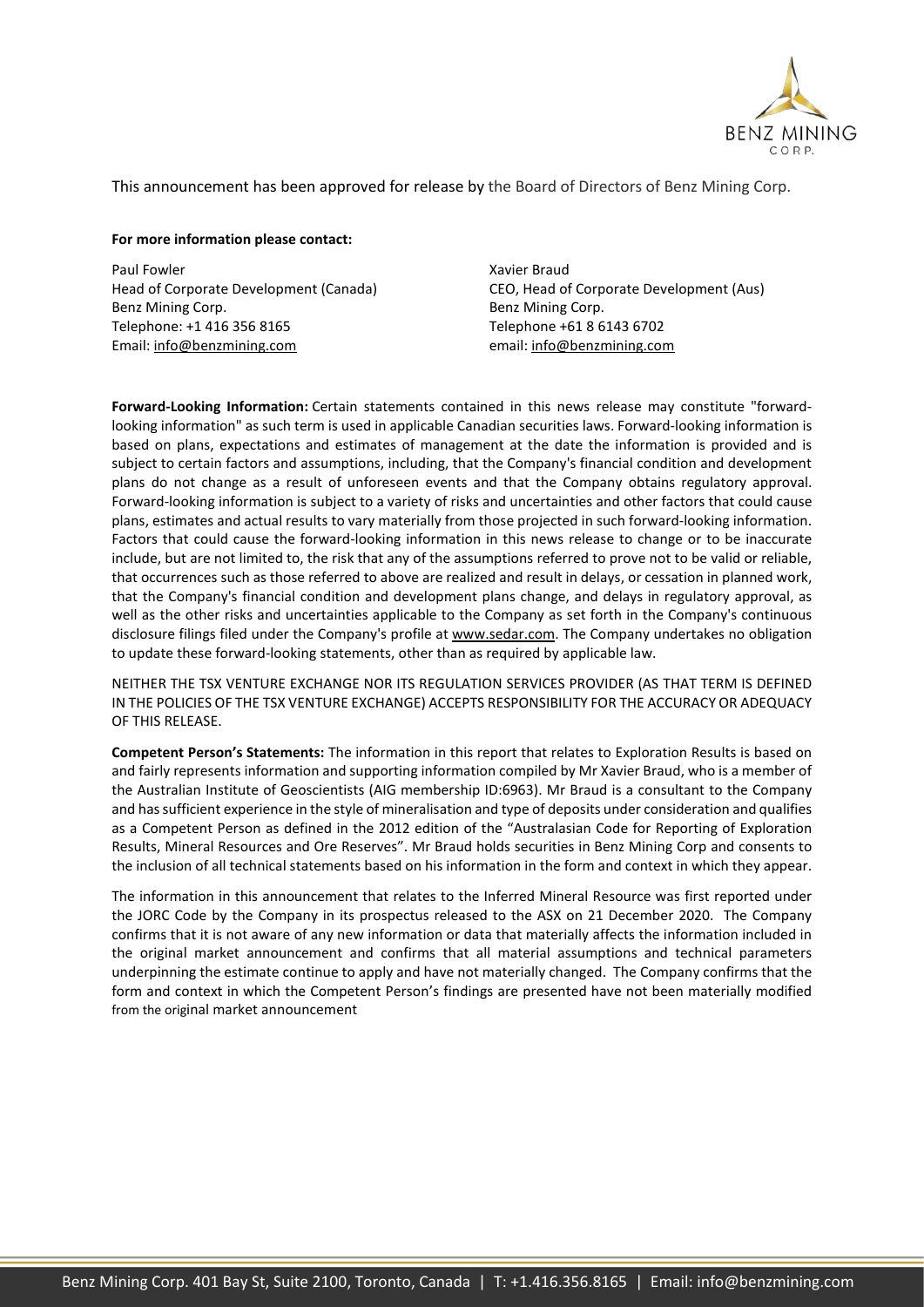

# **Appendix 1: JORC Tables**

# **Section 1 Sampling Techniques and Data**

(Criteria in this section apply to all succeeding sections.)

| <b>Criteria</b>                 |                                     | <b>JORC Code explanation</b>                                                                                                                                                                                                                                                                                                                                                                                                                                                                                                                                                                                                                                                                                                                                                                                                                                                                                                                                                                                                                                                                | <b>Commentary</b>                               |
|---------------------------------|-------------------------------------|---------------------------------------------------------------------------------------------------------------------------------------------------------------------------------------------------------------------------------------------------------------------------------------------------------------------------------------------------------------------------------------------------------------------------------------------------------------------------------------------------------------------------------------------------------------------------------------------------------------------------------------------------------------------------------------------------------------------------------------------------------------------------------------------------------------------------------------------------------------------------------------------------------------------------------------------------------------------------------------------------------------------------------------------------------------------------------------------|-------------------------------------------------|
| <b>Sampling</b><br>techniques   | $\bullet$<br>$\bullet$<br>$\bullet$ | Nature and quality of sampling (eg cut channels, random chips, or specific<br>specialised industry standard measurement tools appropriate to the<br>minerals under investigation, such as down hole gamma sondes, or<br>handheld XRF instruments, etc). These examples should not be taken as<br>limiting the broad meaning of sampling.<br>Include reference to measures taken to ensure sample representivity and<br>the appropriate calibration of any measurement tools or systems used.<br>Aspects of the determination of mineralisation that are Material to the<br>Public Report.<br>In cases where 'industry standard' work has been done this would be<br>relatively simple (eg 'reverse circulation drilling was used to obtain 1 m<br>samples from which 3 kg was pulverised to produce a 30 g charge for fire<br>assay'). In other cases more explanation may be required, such as where<br>there is coarse gold that has inherent sampling problems. Unusual<br>commodities or mineralisation types (eg submarine nodules) may warrant<br>disclosure of detailed information. | • Soils samples - B horizon $-$ <1.5mm fraction |
| <b>Drilling</b><br>techniques   | $\bullet$                           | Drill type (eg core, reverse circulation, open-hole hammer, rotary air blast,<br>auger, Bangka, sonic, etc) and details (eg core diameter, triple or standard<br>tube, depth of diamond tails, face-sampling bit or other type, whether core<br>is oriented and if so, by what method, etc).                                                                                                                                                                                                                                                                                                                                                                                                                                                                                                                                                                                                                                                                                                                                                                                                | No drilling reported in this release            |
| <b>Drill sample</b><br>recovery |                                     | Method of recording and assessing core and chip sample recoveries and<br>results assessed.                                                                                                                                                                                                                                                                                                                                                                                                                                                                                                                                                                                                                                                                                                                                                                                                                                                                                                                                                                                                  | No drilling reported in this release            |
|                                 | $\bullet$                           | Measures taken to maximise sample recovery and ensure representative<br>nature of the samples.                                                                                                                                                                                                                                                                                                                                                                                                                                                                                                                                                                                                                                                                                                                                                                                                                                                                                                                                                                                              |                                                 |
|                                 | $\bullet$                           | Whether a relationship exists between sample recovery and grade and<br>whether sample bias may have occurred due to preferential loss/gain of                                                                                                                                                                                                                                                                                                                                                                                                                                                                                                                                                                                                                                                                                                                                                                                                                                                                                                                                               |                                                 |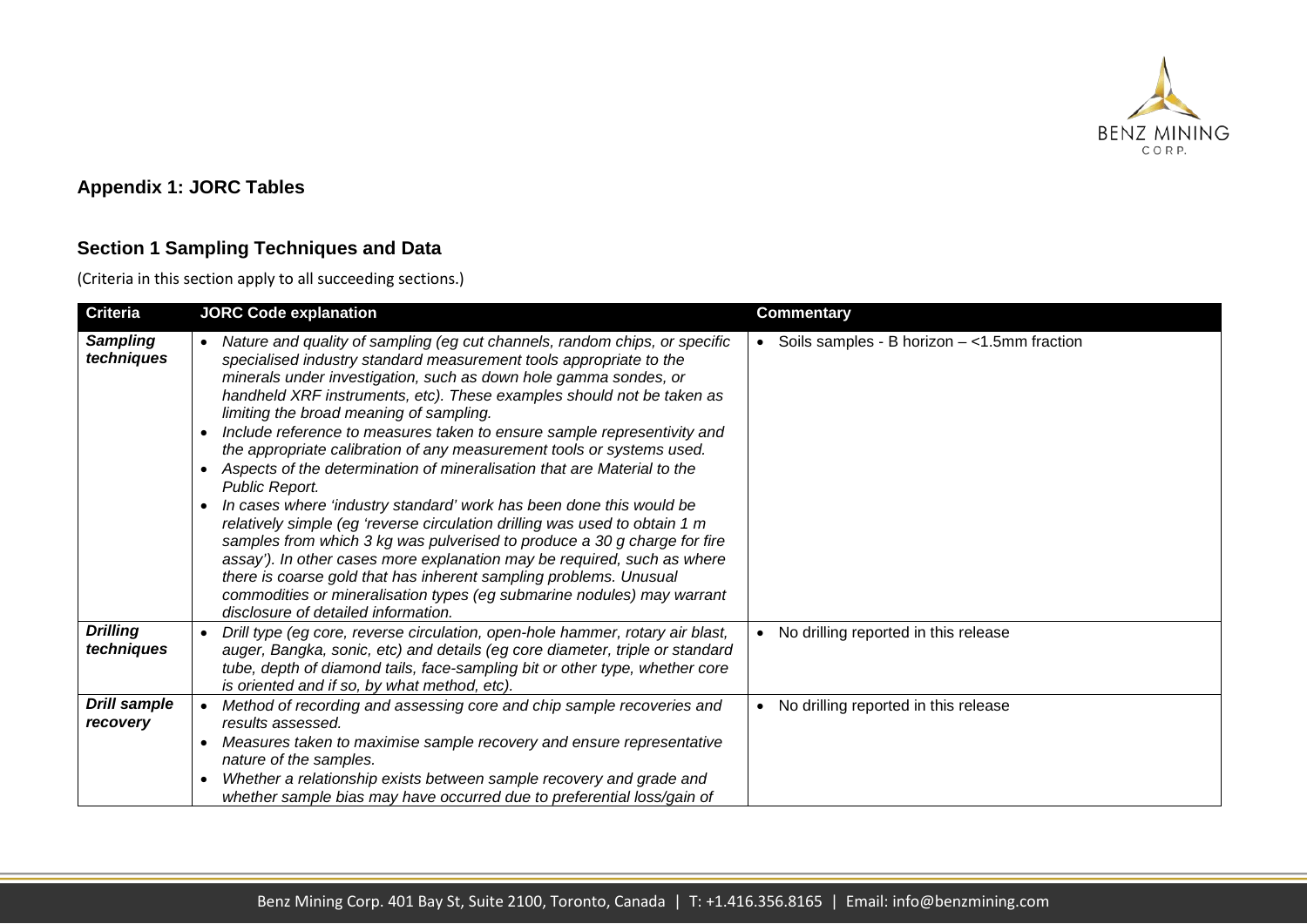

| <b>Criteria</b>                                               | <b>JORC Code explanation</b>                                                                                                                                                                                                                                                                                                                                                                                                                                                                                                                                                                                                                                                                                             | <b>Commentary</b>                                                                                                                   |
|---------------------------------------------------------------|--------------------------------------------------------------------------------------------------------------------------------------------------------------------------------------------------------------------------------------------------------------------------------------------------------------------------------------------------------------------------------------------------------------------------------------------------------------------------------------------------------------------------------------------------------------------------------------------------------------------------------------------------------------------------------------------------------------------------|-------------------------------------------------------------------------------------------------------------------------------------|
|                                                               | fine/coarse material.                                                                                                                                                                                                                                                                                                                                                                                                                                                                                                                                                                                                                                                                                                    |                                                                                                                                     |
| Logging                                                       | Whether core and chip samples have been geologically and geotechnically<br>$\bullet$<br>logged to a level of detail to support appropriate Mineral Resource<br>estimation, mining studies and metallurgical studies.<br>Whether logging is qualitative or quantitative in nature. Core (or costean,<br>$\bullet$<br>channel, etc) photography.<br>The total length and percentage of the relevant intersections logged.                                                                                                                                                                                                                                                                                                  | Soils samples were qualitatively described recording<br>Colour<br>$\circ$<br>Physiography<br>$\Omega$<br>Horizon sampled<br>$\circ$ |
| Sub-<br>sampling<br>techniques<br>and sample<br>preparation   | If core, whether cut or sawn and whether quarter, half or all core taken.<br>If non-core, whether riffled, tube sampled, rotary split, etc and whether<br>sampled wet or dry.<br>For all sample types, the nature, quality and appropriateness of the sample<br>preparation technique.<br>Quality control procedures adopted for all sub-sampling stages to<br>$\bullet$<br>maximise representivity of samples.<br>Measures taken to ensure that the sampling is representative of the in situ<br>$\bullet$<br>material collected, including for instance results for field duplicate/second-<br>half sampling.<br>Whether sample sizes are appropriate to the grain size of the material<br>$\bullet$<br>being sampled. | <1.5mm fraction collected<br>Analysis by ICPMS following standard grind/pulverize/aqua<br>$\bullet$<br>regia digest preparation     |
| <b>Quality of</b><br>assay data<br>and<br>laboratory<br>tests | The nature, quality and appropriateness of the assaying and laboratory<br>procedures used and whether the technique is considered partial or total.<br>For geophysical tools, spectrometers, handheld XRF instruments, etc, the<br>$\bullet$<br>parameters used in determining the analysis including instrument make<br>and model, reading times, calibrations factors applied and their derivation,<br>etc.<br>Nature of quality control procedures adopted (eg standards, blanks,<br>$\bullet$<br>duplicates, external laboratory checks) and whether acceptable levels of<br>accuracy (ie lack of bias) and precision have been established.                                                                         | Analytic method used is a standard method for multielement<br>analysis of soils samples                                             |
| <b>Verification</b><br>of sampling<br>and<br>assaying         | The verification of significant intersections by either independent or<br>alternative company personnel.<br>The use of twinned holes.<br>$\bullet$<br>Documentation of primary data, data entry procedures, data verification,                                                                                                                                                                                                                                                                                                                                                                                                                                                                                           | This release does not include drill results<br>$\bullet$                                                                            |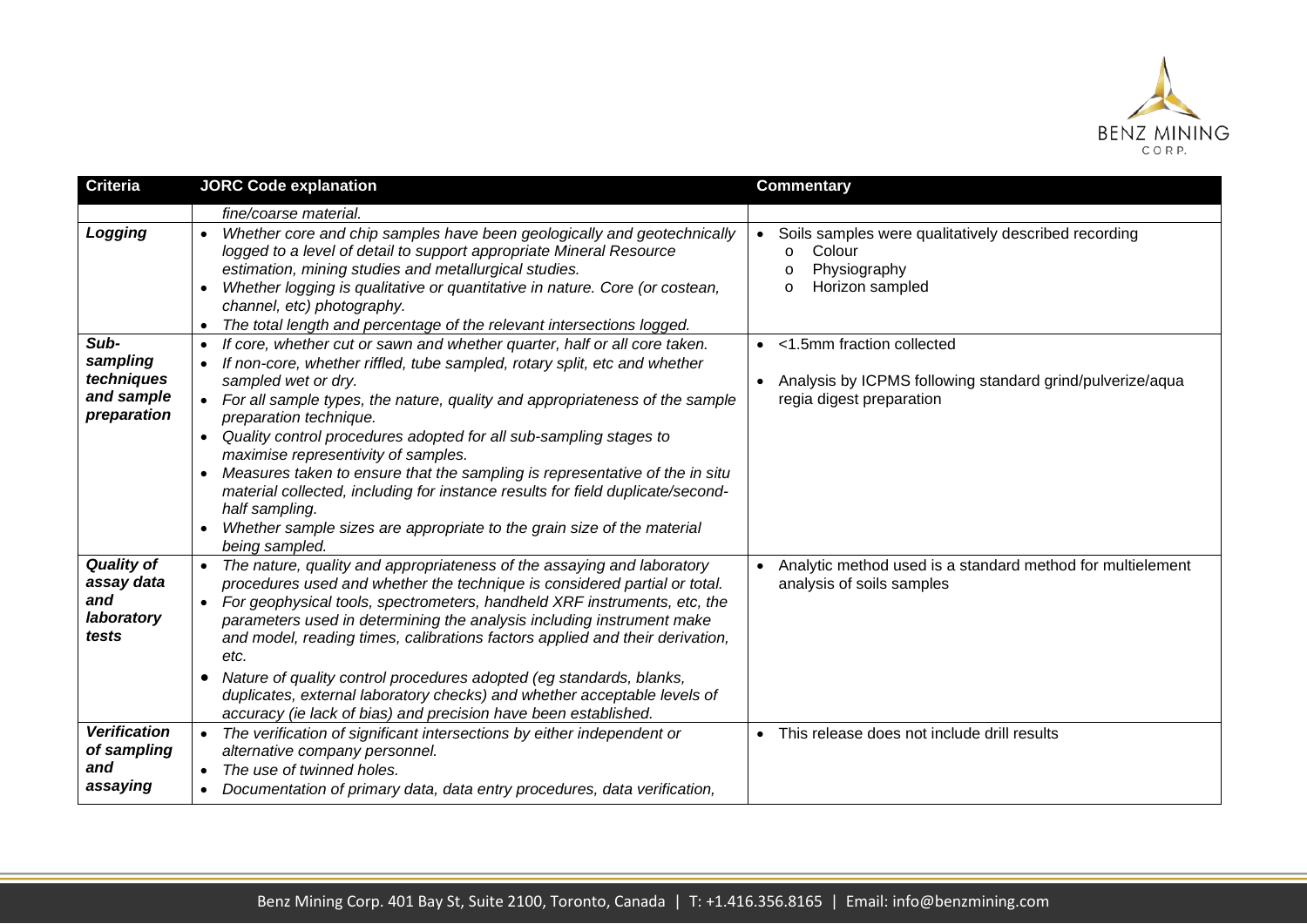

| <b>Criteria</b>                                                            | <b>JORC Code explanation</b>                                                                                                                                                                                                                                                                                                                                                                                                   | <b>Commentary</b>                                                                                                                                                                                                               |
|----------------------------------------------------------------------------|--------------------------------------------------------------------------------------------------------------------------------------------------------------------------------------------------------------------------------------------------------------------------------------------------------------------------------------------------------------------------------------------------------------------------------|---------------------------------------------------------------------------------------------------------------------------------------------------------------------------------------------------------------------------------|
| <b>Location of</b><br>data points                                          | data storage (physical and electronic) protocols.<br>Discuss any adjustment to assay data.<br>$\bullet$<br>Accuracy and quality of surveys used to locate drill holes (collar and down-<br>$\bullet$<br>hole surveys), trenches, mine workings and other locations used in Mineral<br>Resource estimation.<br>Specification of the grid system used.<br>$\bullet$<br>Quality and adequacy of topographic control.<br>$\bullet$ | Soils samples were located using a hand-held GPS device<br>with a typical accuracy of +/-2m<br>Grid: UTM NAD83 Zone 18N<br>Topographic control is cross-checked with a 2013 LIDAR<br>survey                                     |
| Data spacing<br>and<br>distribution                                        | Data spacing for reporting of Exploration Results.<br>$\bullet$<br>Whether the data spacing and distribution is sufficient to establish the<br>$\bullet$<br>degree of geological and grade continuity appropriate for the Mineral<br>Resource and Ore Reserve estimation procedure(s) and classifications<br>applied.<br>Whether sample compositing has been applied.<br>$\bullet$                                             | This release does not include drill results                                                                                                                                                                                     |
| <b>Orientation</b><br>of data in<br>relation to<br>geological<br>structure | Whether the orientation of sampling achieves unbiased sampling of<br>$\bullet$<br>possible structures and the extent to which this is known, considering the<br>deposit type.<br>If the relationship between the drilling orientation and the orientation of key<br>$\bullet$<br>mineralised structures is considered to have introduced a sampling bias,<br>this should be assessed and reported if material.                 | Systematic sampling on pattern conditioned by accessibility on<br>foot.                                                                                                                                                         |
| <b>Sample</b><br>security                                                  | The measures taken to ensure sample security.                                                                                                                                                                                                                                                                                                                                                                                  | Soils samples mentioned in this release are kept at the<br>Eastmain Mine site under control of Benz Mining until the<br>samples are shipped to an accredited laboratory using<br>accredited professional transport contractors. |
| <b>Audits or</b><br>reviews                                                | • The results of any audits or reviews of sampling techniques and data.                                                                                                                                                                                                                                                                                                                                                        | The Company is constantly reviewing its sampling and<br>assaying policies.<br>A heterogeneity test on gold assays and core sampling has<br>been completed<br>No external audit has been completed at this stage.                |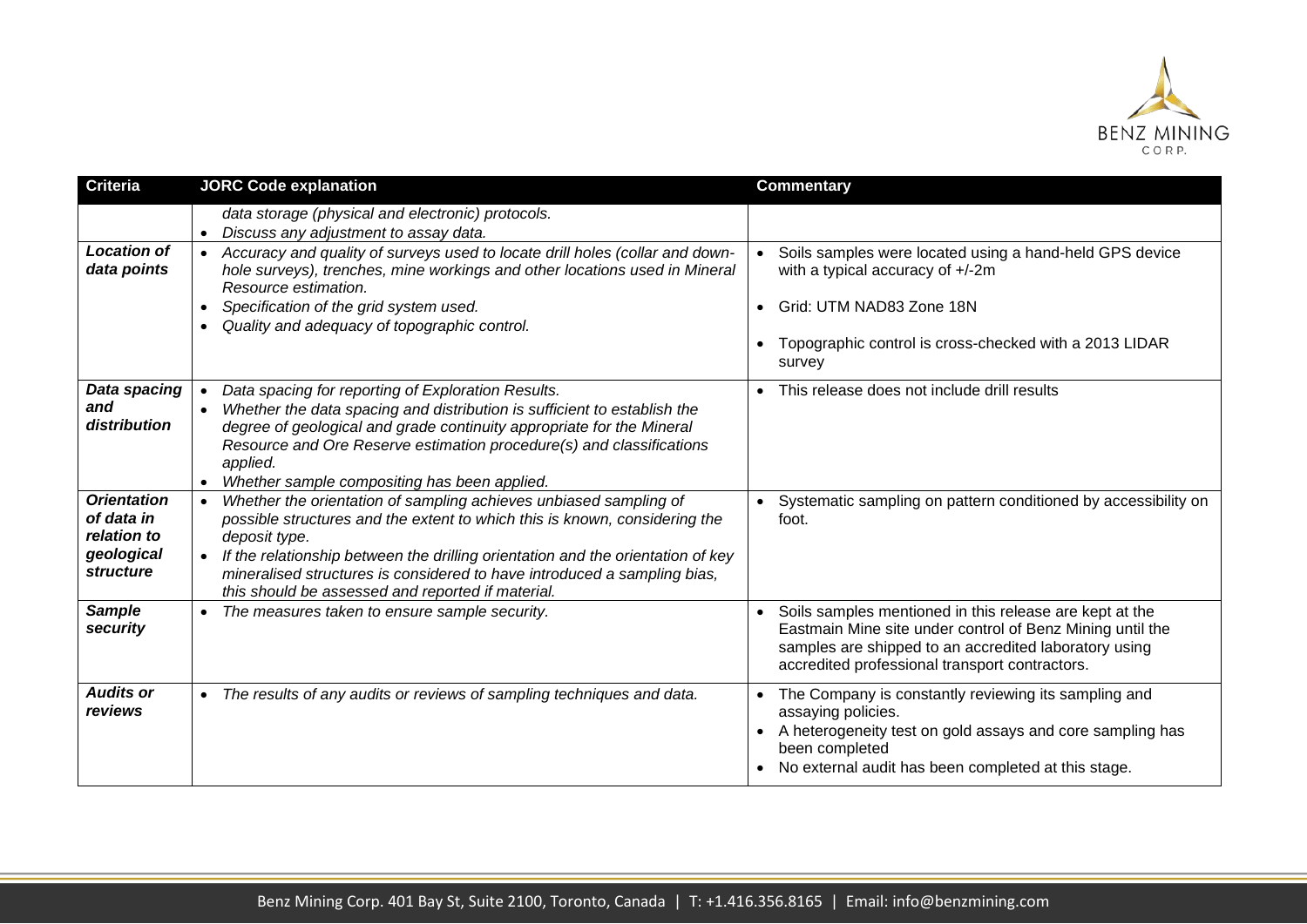

# **Section 2 Reporting of Exploration Results**

(Criteria listed in the preceding section also apply to this section.)

| <b>Criteria</b>                                         | <b>JORC Code explanation</b>                                                                                                                                                                                                                                                                                                                                                                                                            | <b>Commentary</b>                                                                                                                                                                                                                                                                                                                                                                                                                                                                                                                                                                                                                                                                                                                                                                                                       |
|---------------------------------------------------------|-----------------------------------------------------------------------------------------------------------------------------------------------------------------------------------------------------------------------------------------------------------------------------------------------------------------------------------------------------------------------------------------------------------------------------------------|-------------------------------------------------------------------------------------------------------------------------------------------------------------------------------------------------------------------------------------------------------------------------------------------------------------------------------------------------------------------------------------------------------------------------------------------------------------------------------------------------------------------------------------------------------------------------------------------------------------------------------------------------------------------------------------------------------------------------------------------------------------------------------------------------------------------------|
| <b>Mineral</b><br>tenement<br>and land<br>tenure status | Type, reference name/number, location and ownership including<br>agreements or material issues with third parties such as joint<br>ventures, partnerships, overriding royalties, native title interests,<br>historical sites, wilderness or national park and environmental<br>settings.<br>The security of the tenure held at the time of reporting along with any<br>known impediments to obtaining a licence to operate in the area. | • The Eastmain Mine Project comprises 152 contiguous mining claims<br>each with an area of approximately 52.7 ha covering a total of<br>8,014.36 ha plus one industrial lease permit that are owned by<br>Eastmain Mines Inc., a wholly owned subsidiary of Fury Gold Mines.<br>The claims are numbered 1133433 to 1133583 consecutively plus<br>claim 104458. All of the claims are located within NTS sheet 33A 08.<br>• The former Mine Lease BM 817 was issued on January 10, 1995 and<br>expired in 2015 after a 20-year term. This former Mine Lease was<br>converted to Industrial Lease 00184710000 on September 1, 2015<br>and contains all normal surface rights. The former mineral rights for<br>BM 817 are now included in the expanded Claims 1133523,<br>1133524, 1133525, 1133505, 1133506 and 1133507. |
|                                                         |                                                                                                                                                                                                                                                                                                                                                                                                                                         | The claims are 100% held by Fury Gold Mines subject to certain net<br>smelter royalties ("NSR").                                                                                                                                                                                                                                                                                                                                                                                                                                                                                                                                                                                                                                                                                                                        |
|                                                         |                                                                                                                                                                                                                                                                                                                                                                                                                                         | • On August 9, 2019, Benz Mining Corp. announced that it has entered<br>into an option agreement with Eastmain Resources Inc. (now Fury<br>Gold Mines) to acquire a 100% interest in the former producing<br>Eastmain Gold Project located in James Bay District, Quebec, for<br>CAD \$5,000,000.                                                                                                                                                                                                                                                                                                                                                                                                                                                                                                                       |
|                                                         |                                                                                                                                                                                                                                                                                                                                                                                                                                         | • Eastmain Resources would retain a 2% Net Smelter Return royalty in<br>respect of the Project. Benz may, at any time, purchase one half of<br>the NSR Royalty, thereby reducing the NSR Royalty to a 1% net<br>smelter returns royalty, for \$1,500,000.                                                                                                                                                                                                                                                                                                                                                                                                                                                                                                                                                               |
|                                                         |                                                                                                                                                                                                                                                                                                                                                                                                                                         | • The Eastmain Mine, as defined by the perimeter of a historic mining                                                                                                                                                                                                                                                                                                                                                                                                                                                                                                                                                                                                                                                                                                                                                   |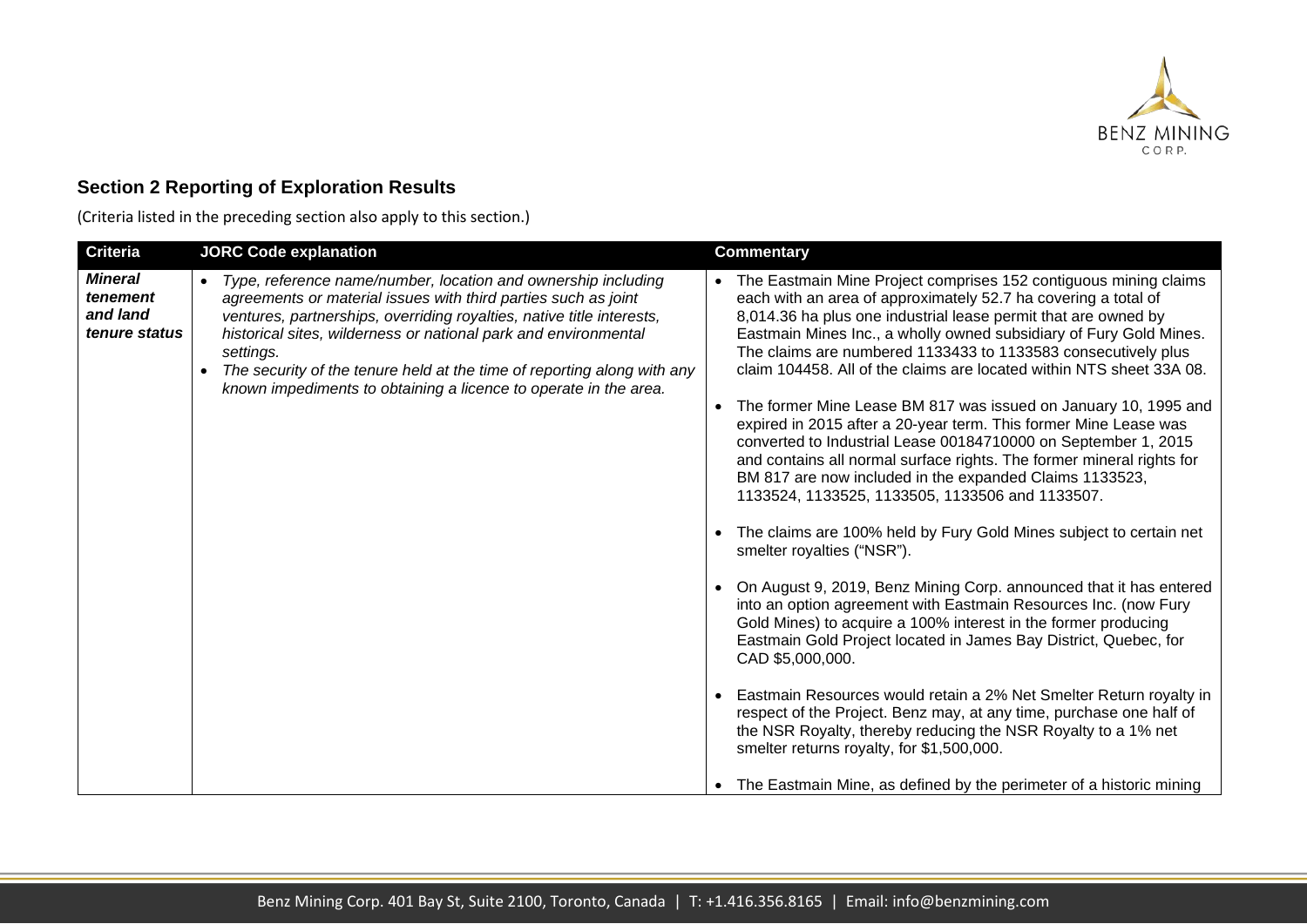

| <b>Criteria</b>                                | <b>JORC Code explanation</b>                                    | <b>Commentary</b>                                                                                                                                                                                                                                                                                                                                                                                                                                                                                                                                                         |
|------------------------------------------------|-----------------------------------------------------------------|---------------------------------------------------------------------------------------------------------------------------------------------------------------------------------------------------------------------------------------------------------------------------------------------------------------------------------------------------------------------------------------------------------------------------------------------------------------------------------------------------------------------------------------------------------------------------|
|                                                |                                                                 | lease, is subject to a production royalty net smelter return ("NSR") of<br>2.3% through production of the next 250,000 oz produced and 2%<br>thereafter. A package of claims surrounding the mine precinct is<br>subject to a production royalty (NSR) of 2% in favour of Goldcorp as<br>a result of their succession to Placer Dome in an agreement dated<br>December 30, 1988 between Placer Dome, MSV Resources Inc. and<br>Northgate Exploration Limited.<br>• The 152 claims that form the Eastmain Mine Property are all in good<br>standing with an active status. |
| <b>Exploration</b><br>done by<br>other parties | • Acknowledgment and appraisal of exploration by other parties. | • 1930s & 1940s - Prospecting of gossans                                                                                                                                                                                                                                                                                                                                                                                                                                                                                                                                  |
|                                                |                                                                 | • 1950s & 1960s - Riocanex - Exploration of the Upper Eastmain<br><b>Greenstone Belt</b>                                                                                                                                                                                                                                                                                                                                                                                                                                                                                  |
|                                                |                                                                 | • Mid 1960s - Fort George - Diamond drilling of a gossan zone                                                                                                                                                                                                                                                                                                                                                                                                                                                                                                             |
|                                                |                                                                 | • 1696 - Canex Aerial Exploration Ltd & Placer Development Ltd -<br>Airborne magnetic and EM surveys with ground geophysics follow<br>up.                                                                                                                                                                                                                                                                                                                                                                                                                                 |
|                                                |                                                                 | • 1970 - Placer Development Ltd - Seven holes testing an EM<br>anomaly. Discovery of A Zone with 1.5m @ 13.71g/t Au                                                                                                                                                                                                                                                                                                                                                                                                                                                       |
|                                                |                                                                 | • 1974 - Nordore - Aerodat airborne AEM survey and Ground<br>geophysics. 3 holes returned anomalous gold values adjacent to B<br>Zone                                                                                                                                                                                                                                                                                                                                                                                                                                     |
|                                                |                                                                 | • 1974 – Inco Uranerz – Airborne geophysical survey over the whole<br>greenstone belt.                                                                                                                                                                                                                                                                                                                                                                                                                                                                                    |
|                                                |                                                                 | • 1981 & 1982 – Placer – Airborne and ground EM, ground magnetics.                                                                                                                                                                                                                                                                                                                                                                                                                                                                                                        |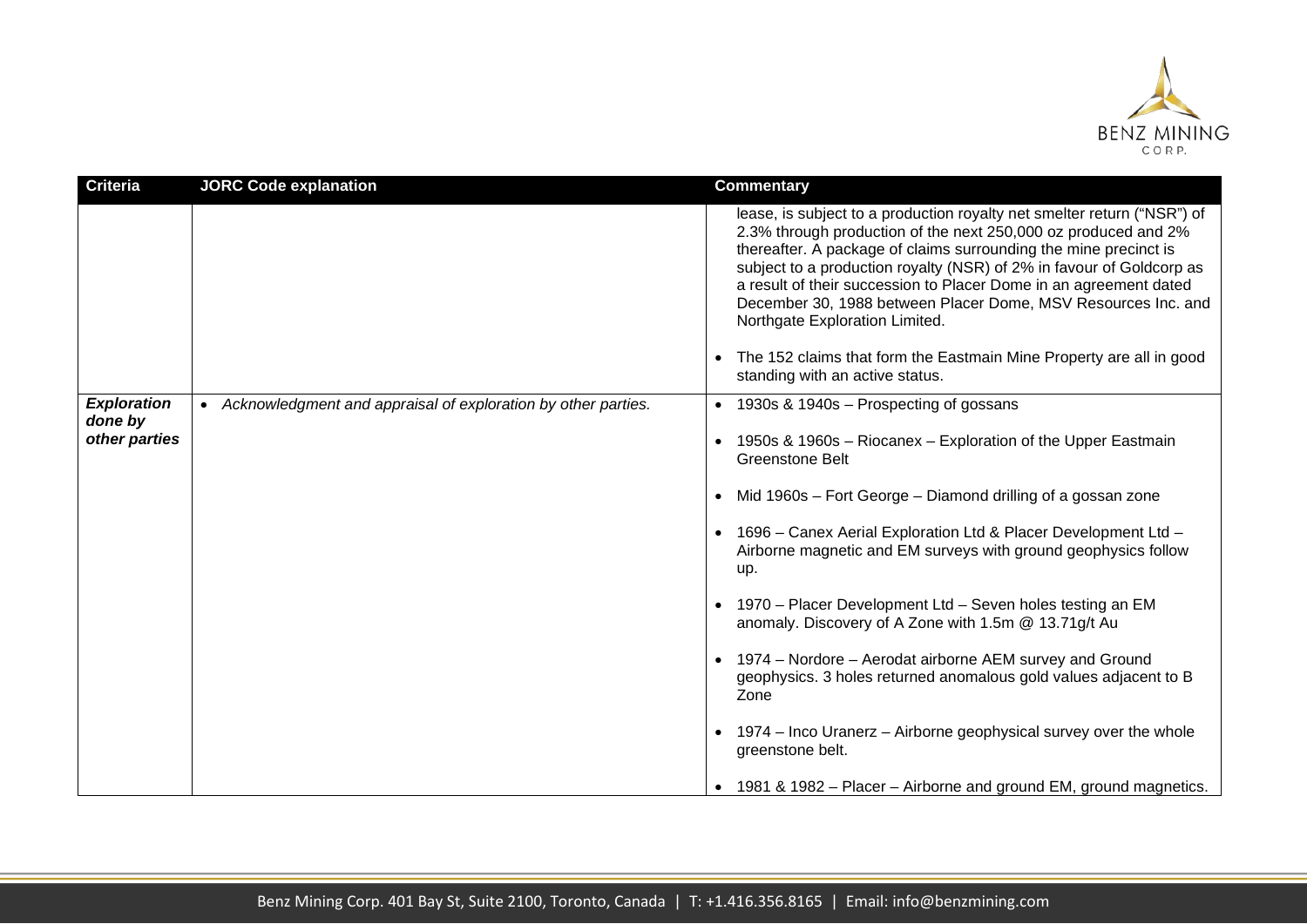

| <b>Criteria</b> | <b>JORC Code explanation</b>                                  | <b>Commentary</b>                                                                                                                                                                                                                                                                                                                                                                                                                                                                                                                                                                                                                                                                                                                                          |
|-----------------|---------------------------------------------------------------|------------------------------------------------------------------------------------------------------------------------------------------------------------------------------------------------------------------------------------------------------------------------------------------------------------------------------------------------------------------------------------------------------------------------------------------------------------------------------------------------------------------------------------------------------------------------------------------------------------------------------------------------------------------------------------------------------------------------------------------------------------|
|                 |                                                               | Drilling of EM anomalies discovered B zone and C zone.<br>• 1983 to 1985 – Placer – Airborne and ground EM, downhole PEM,<br>91 holes over A B and C zones.<br>1986 – Placer – 25 holes into A B and C zones<br>• 1987 & 1988 – Placer Dome / MSV JV – Drilling of A, B and C zones<br>• 1988 to 1994 – MSV Resources – Drilling, surface sampling,<br>trenching, regional exploration, Seismic refraction over ABC Zones,<br>• 1994 & 1995 – MSV Resources – Mining of 118,356t at 10.58g/t Au<br>and 0.3%Cu, processed at Copper Rand plant in Chibougamau,<br>40,000oz recovered<br>• 1997 – MSV Resources- Exploration, mapping, prospecting,<br>trenching.<br>2004 - Campbell Resources - M&I resource calculation for Eastmain<br>$\bullet$<br>Mine. |
|                 |                                                               | 2005-2007 - Eastmain Resources - Purchase of the project from<br>Campbell Resources, VTEM, Prospecting, regional exploration.                                                                                                                                                                                                                                                                                                                                                                                                                                                                                                                                                                                                                              |
|                 |                                                               | • 2007-2017 - Eastmain Resources - Sporadic drilling, regional<br>exploration, mapping, sampling, trenching. Surface geochemistry<br>(soils)                                                                                                                                                                                                                                                                                                                                                                                                                                                                                                                                                                                                               |
| Geology         | Deposit type, geological setting and style of mineralisation. | In the Eastmain Gold Deposit, gold mineralization occurs in quartz<br>veins with associated massive to semi-massive sulphide lenses/<br>veins and silicified zones associated with a deformation corridor.                                                                                                                                                                                                                                                                                                                                                                                                                                                                                                                                                 |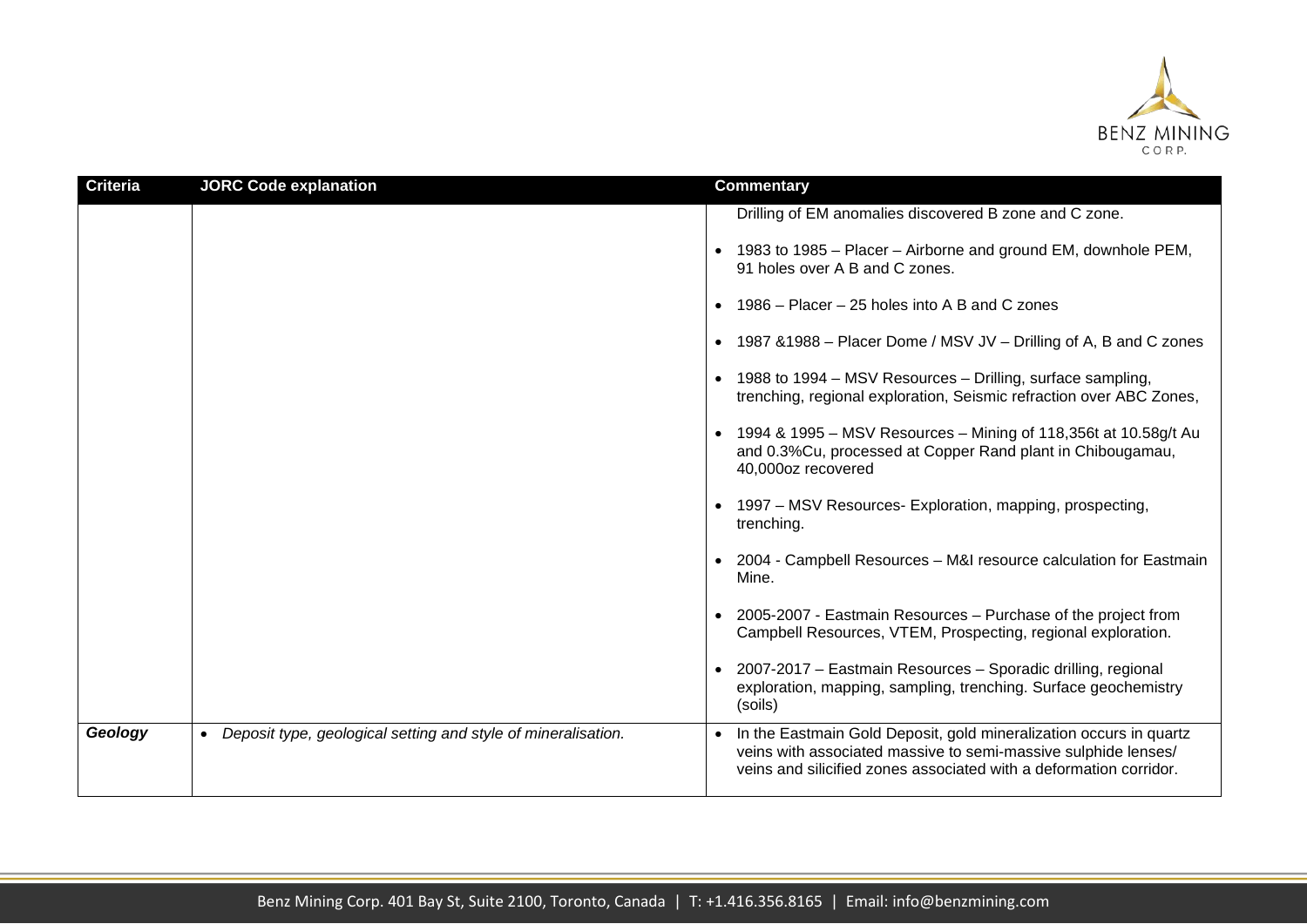

| <b>Criteria</b>                         | <b>JORC Code explanation</b>                                                                                                                                                                                                                                                                                                                                                                                                                                                                                                                                                                                                                                                                                                                                  | <b>Commentary</b>                                                                                                                                                                                                                                                                                                                                                                                                                                                                                                                                                                                                                                                                         |
|-----------------------------------------|---------------------------------------------------------------------------------------------------------------------------------------------------------------------------------------------------------------------------------------------------------------------------------------------------------------------------------------------------------------------------------------------------------------------------------------------------------------------------------------------------------------------------------------------------------------------------------------------------------------------------------------------------------------------------------------------------------------------------------------------------------------|-------------------------------------------------------------------------------------------------------------------------------------------------------------------------------------------------------------------------------------------------------------------------------------------------------------------------------------------------------------------------------------------------------------------------------------------------------------------------------------------------------------------------------------------------------------------------------------------------------------------------------------------------------------------------------------------|
|                                         |                                                                                                                                                                                                                                                                                                                                                                                                                                                                                                                                                                                                                                                                                                                                                               | • The mineralized zones are 3 m to 10 m thick and contained in a<br>strongly deformed and altered assemblage (Mine series) consisting<br>of felsic, mafic and ultramafic rocks.<br>Mineralized quartz veins and lenses show a variable thickness<br>between 10 cm and 13 m, and sulphide contents average 15% to<br>20% in the mineralized quartz veins and sulphide lenses. In order of<br>decreasing abundance, sulphides consist of pyrrhotite, pyrite, and<br>chalcopyrite, with minor sphalerite, magnetite and molybdenite.<br>Visible gold occurs in the mineralized quartz veins as small (<1 mm)<br>grains associated with quartz and (or) sulphides in the A, B and C<br>Zones. |
| <b>Drill hole</b><br><b>Information</b> | A summary of all information material to the understanding of the<br>exploration results including a tabulation of the following information<br>for all Material drill holes:<br>easting and northing of the drill hole collar<br>$\circ$<br>elevation or RL (Reduced Level - elevation above sea level in<br>$\circ$<br>metres) of the drill hole collar<br>dip and azimuth of the hole<br>$\circ$<br>down hole length and interception depth<br>$\circ$<br>hole length.<br>$\circ$<br>If the exclusion of this information is justified on the basis that the<br>$\bullet$<br>information is not Material and this exclusion does not detract from<br>the understanding of the report, the Competent Person should clearly<br>explain why this is the case. | • See appendix 1 above                                                                                                                                                                                                                                                                                                                                                                                                                                                                                                                                                                                                                                                                    |
| <b>Data</b><br>aggregation<br>methods   | In reporting Exploration Results, weighting averaging techniques,<br>$\bullet$<br>maximum and/or minimum grade truncations (eg cutting of high<br>grades) and cut-off grades are usually Material and should be stated.<br>Where aggregate intercepts incorporate short lengths of high grade<br>$\bullet$<br>results and longer lengths of low grade results, the procedure used<br>for such aggregation should be stated and some typical examples of<br>such aggregations should be shown in detail.                                                                                                                                                                                                                                                       | This release does not include drill results                                                                                                                                                                                                                                                                                                                                                                                                                                                                                                                                                                                                                                               |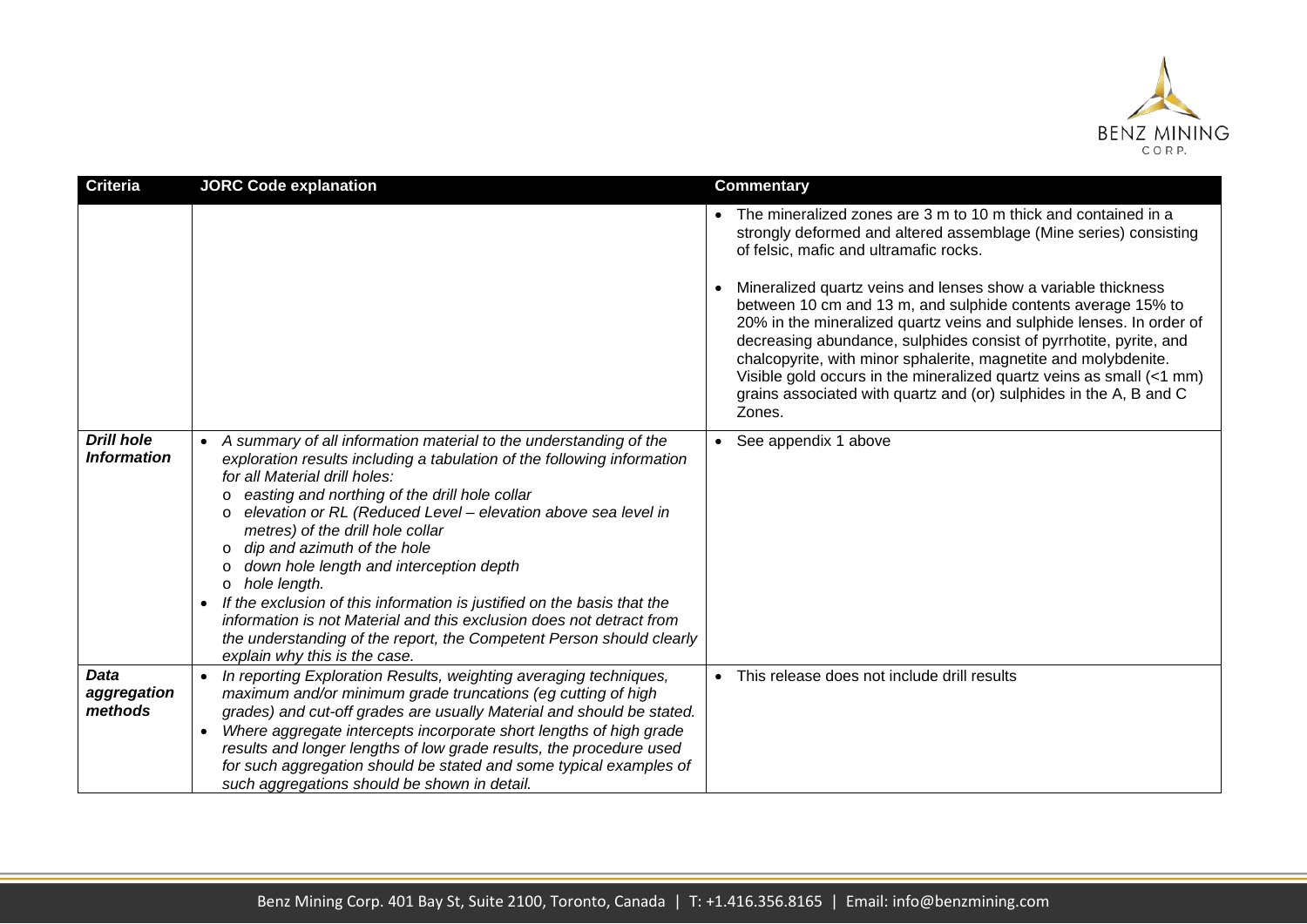

| <b>Criteria</b>                                                                         | <b>JORC Code explanation</b>                                                                                                                                                                                                                                                                                                                                                                                                   | <b>Commentary</b>                                                                                                                                                                                                           |
|-----------------------------------------------------------------------------------------|--------------------------------------------------------------------------------------------------------------------------------------------------------------------------------------------------------------------------------------------------------------------------------------------------------------------------------------------------------------------------------------------------------------------------------|-----------------------------------------------------------------------------------------------------------------------------------------------------------------------------------------------------------------------------|
|                                                                                         | The assumptions used for any reporting of metal equivalent values<br>should be clearly stated.                                                                                                                                                                                                                                                                                                                                 |                                                                                                                                                                                                                             |
| <b>Relationship</b><br>between<br>mineralisatio<br>n widths and<br>intercept<br>lengths | These relationships are particularly important in the reporting of<br>$\bullet$<br><b>Exploration Results.</b><br>If the geometry of the mineralisation with respect to the drill hole<br>$\bullet$<br>angle is known, its nature should be reported.<br>If it is not known and only the down hole lengths are reported, there<br>should be a clear statement to this effect (eg 'down hole length, true<br>width not known'). | • No downhole intervals reported.                                                                                                                                                                                           |
| <b>Diagrams</b>                                                                         | Appropriate maps and sections (with scales) and tabulations of<br>intercepts should be included for any significant discovery being<br>reported These should include, but not be limited to a plan view of<br>drill hole collar locations and appropriate sectional views.                                                                                                                                                     | • See figures in the body of text                                                                                                                                                                                           |
| <b>Balanced</b><br>reporting                                                            | Where comprehensive reporting of all Exploration Results is not<br>$\bullet$<br>practicable, representative reporting of both low and high grades<br>and/or widths should be practiced to avoid misleading reporting of<br><b>Exploration Results.</b>                                                                                                                                                                         | It is the Company's intention to report all exploration results together<br>when they become available.                                                                                                                     |
| <b>Other</b><br>substantive<br>exploration<br>data                                      | Other exploration data, if meaningful and material, should be<br>$\bullet$<br>reported including (but not limited to): geological observations;<br>geophysical survey results; geochemical survey results; bulk<br>samples - size and method of treatment; metallurgical test results;<br>bulk density, groundwater, geotechnical and rock characteristics;<br>potential deleterious or contaminating substances.              | Benz is currently completing a fixed loop electromagnetic survey<br>over the Southern Anomalies<br>• All drillholes completed are surveyed using Downhole / borehole<br>Electromagnetics with Crone DeepEM (TMC Geophysics) |
|                                                                                         |                                                                                                                                                                                                                                                                                                                                                                                                                                | Benz is currently planning an airborne VTEM survey (Geotech)                                                                                                                                                                |
|                                                                                         |                                                                                                                                                                                                                                                                                                                                                                                                                                | Benz is currently tendering work for an induced polarization (IP)<br>survey covering targeted anomalies (TMC Geophysics)                                                                                                    |
| <b>Further work</b>                                                                     | The nature and scale of planned further work (eg tests for lateral<br>$\bullet$<br>extensions or depth extensions or large-scale step-out drilling).<br>Diagrams clearly highlighting the areas of possible extensions,                                                                                                                                                                                                        | Benz Mining is currently executing a 25,000m drilling campaign<br>which started in January 2022 and will see completion in June 2022                                                                                        |
|                                                                                         | including the main geological interpretations and future drilling areas,                                                                                                                                                                                                                                                                                                                                                       | Additional drilling is being planned for the rest of the year<br>$\bullet$                                                                                                                                                  |